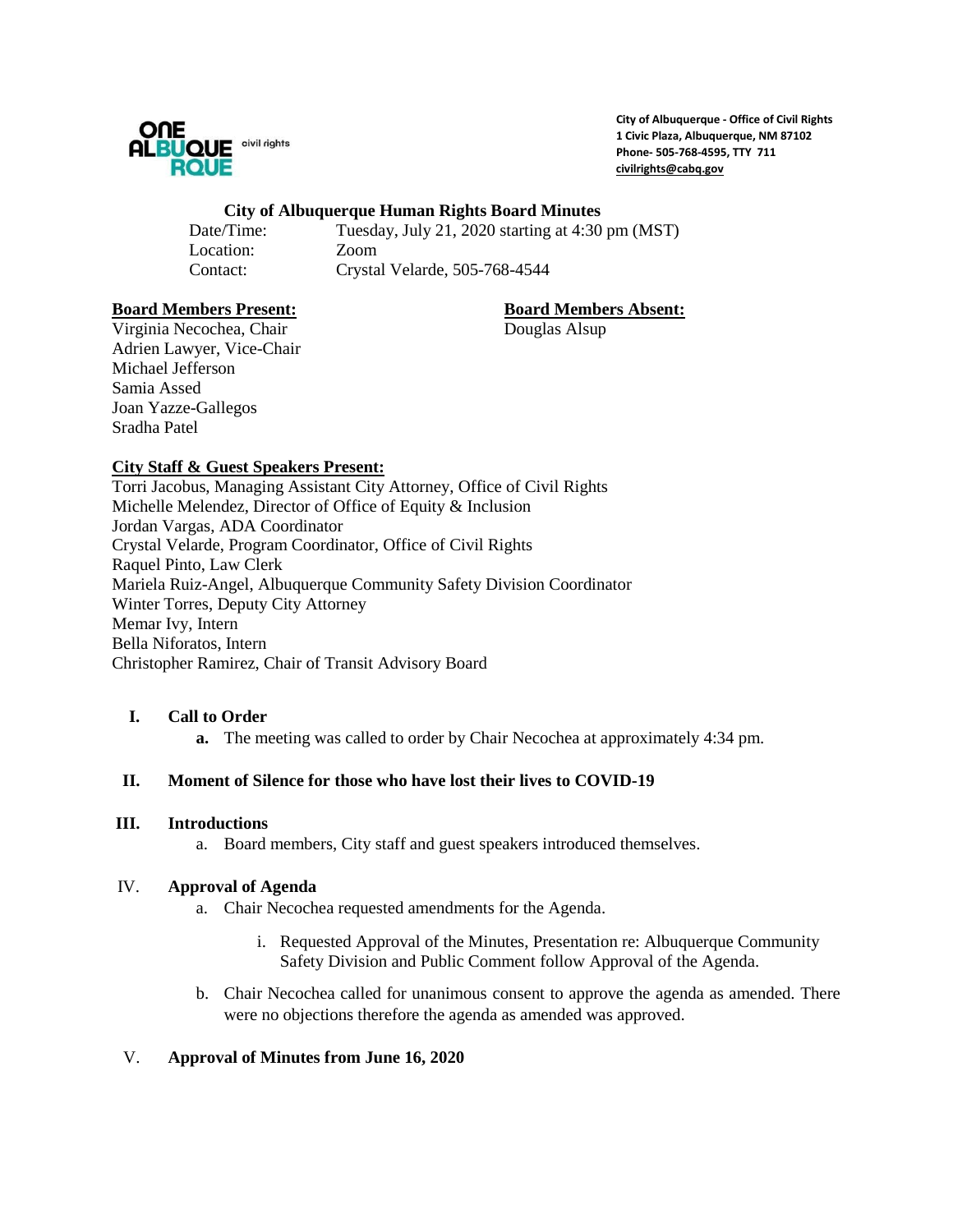**a.** Chair Necochea called for unanimous consent to approve the June 16, 2020 minutes as written. There was no objection therefore the minutes from June 16, 2020 were approved as written.

### **VI. Presentation re: Albuquerque Community Safety Division by Mariela Ruiz-Angel**

- **a.** Ms. Ruiz-Angel shared the following information:
	- i. The Albuquerque Community Safety Division is the  $1<sup>st</sup>$  of its kind and will be used as a  $3<sup>rd</sup>$  option for 911 alongside APD and AFR. It will be utilized for responding to calls related to inebriation, homelessness, addiction, and mental health.
	- ii. Stats regarding costs from 8/1/18 to 7/31/19 when calling 911 or 242-COPS.
		- 1. AFR responded to 16,598 calls costing between \$56 & \$94 per call.
		- 2. APD responded to 1,374 calls costing around \$84 per call.
	- iii. The timeline for the Albuquerque Community Safety Division will be in phases.
		- 1. Phase 1: June to August 2020 will include the launch, setting up and completing community meetings, creating website, social media accounts, formulating a budget, forming working groups, and inventorying existing services.
		- 2. Phase 2: September to December 2020 will include reviewing and submitting amendments to the CASA on current policies or procedures, meet with interim legislative committee, create job descriptions, evaluate grant opportunities, review input received from the public and develop a test process.
		- 3. Phase 3: January to April 2021 will include hold community meeting on formal launch, advocate for any necessary changes to state law, have as a stand-alone department, and implement all processes.
	- iv. Input from the public will be collected through surveys and town halls. The Albuquerque Community Safety Division would also like partnerships with the DOJ, mental health providers, homeless partners, youth partners, City Boards and Commissions and healthcare partners.
	- v. The Albuquerque Community Safety Division goals currently are to deliver the right response to the right calls, improve access to the broad range of social services and to focus police resources where they are needed most.
	- vi. Funds will initially come from COAST and Homeless Outreach, but contracts will be reviewed and some positions to see which are more effective.
	- vii. Ms. Mariela Ruiz-Angel can be reached at 505-768-3036 or [ACS@cabq.gov.](mailto:ACS@cabq.gov)

#### VII. **Public Comment**

- a. Members of the public shared concerns regarding homeless discrimination as well as statues and monuments that they felt needed to be removed.
- b. Mrs. Melendez shared Mayor Keller has created a committee that will review any suggested park or street renaming and statues that have been requested to be removed.

#### VIII. **Presentation from CABQ Transit Board**

**a.** Christopher Ramirez, Chair of the Transit Advisory Board shared the following information: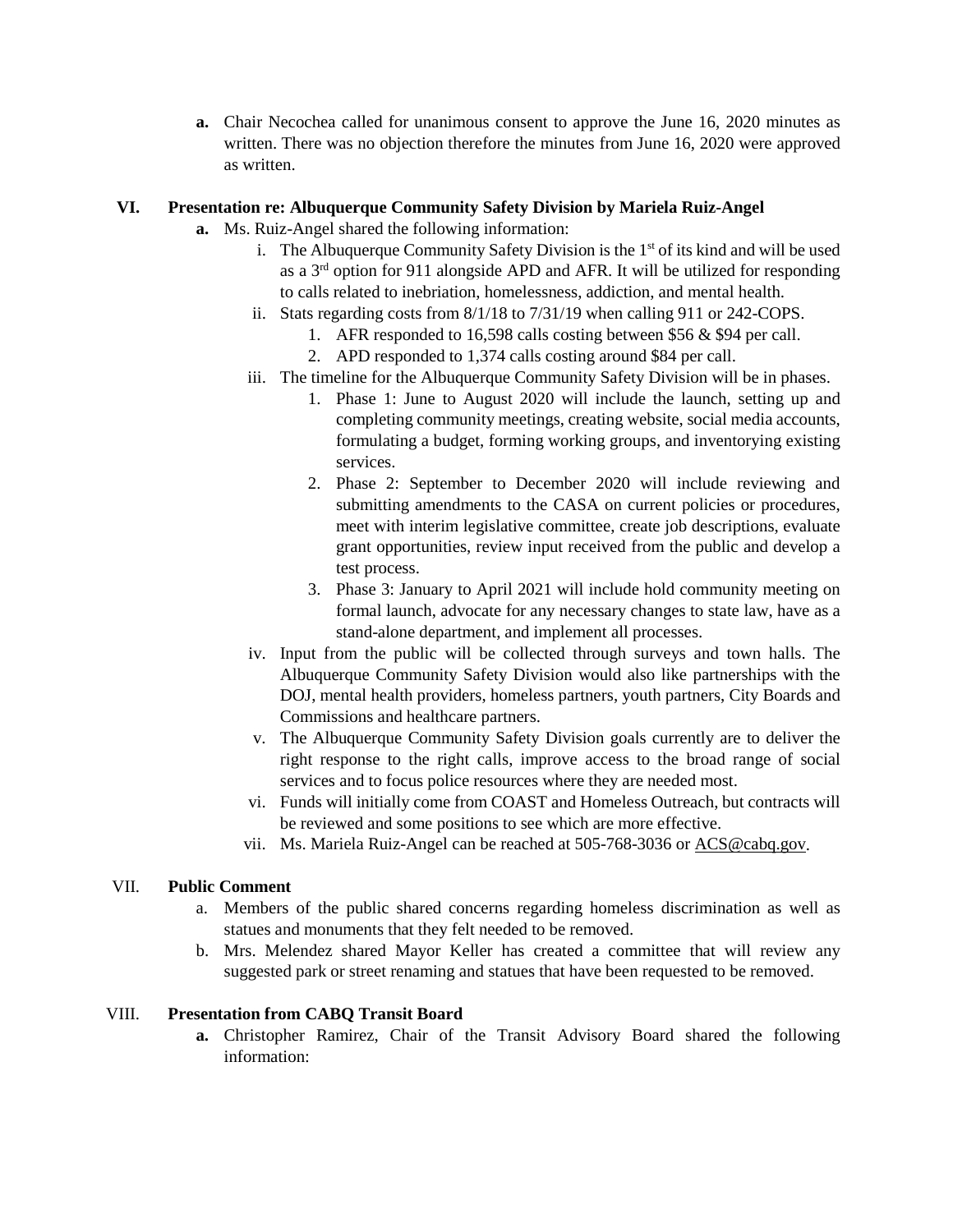- i. The Transit Advisory Board has drafted a resolution asking the Mayor, and City Council to stop using buses and Sun Van to transport APD officers to public protests for the following reasons.
	- **1.** People who depend on public transportation for themselves or family may not see it as a safe way to travel after seeing officers in riot gear exit the buses.
	- **2.** Bus drivers who do not feel uncomfortable around police feel obligated to take them and fear saying no that they are uncomfortable with doing so.
- ii. Paratransit Advisory Board has also signed on to the resolution.
- iii. The resolution was sent to the Mayor's office the morning of July 21, 2020 for signature.
- iv. The Transit Advisory Board also sent another resolution asking for transit to be free during the time of COVID-19.
- v. Requested the Human Rights Board partner with them in requesting that public transportation be free and not be used to transport officers to protests.
- vi. Chair Necochea moved to write a letter of support of the resolution done by the Transit Advisory Board. Member Yazze-Gallegos seconded the motion. However, since this agenda item was not listed as an action item the board is unable to vote on it at this time. Chair Necochea moved to add a letter of support for the resolution drafted by the Transit Board to be on the next agenda. Member Yazze-Gallegos seconded the motion and it was unanimously approved.
- vii. Mrs. Melendez can assist with a small grant for an educational campaign to raise awareness about civil rights while riding public transportation. This would include her office facilitating placement of educational material on buses through internal communication.

# **IX. Hate Incident involving Africana Studies at UNM.**

a. Invited representatives from UNM were not present for the Board meeting. However, the Board did receive an email from Mr. Terry Babbitt. In the email he expressed that the UNM administration was in disagreement with the letter sent by the Board.

# X. **Director Reports**

- a. Office of Civil Rights
	- i. Mrs. Jacobus supplied a report prior to the Board meeting. She highlighted a new complaint filed, provided an update to the ADA  $30<sup>th</sup>$  Anniversary trainings reviewed stats, as well as reminded the Board about the prima facie sheets and discussed what prima facie discrimination is and how to evaluate.
- b. Office of Equity & Inclusion
	- i. Mrs. Melendez shared the current need for more trainings on anti-blackness, antinative and anti-racism, as well as the need for additional trainers.
	- ii. The city has just announced investing in a black leadership fund.
	- iii. Scott Carreathers was appointed the City African American Community and Business Liaison by Mayor Keller.
	- iv. City Council asked OEI to draft a piece of legislation which Mrs. Melendez shared a link to review in chat. It is a piece that strengthens and reaffirms our city's commitment to racial equity and will be heard at the August 3, 2020 council meeting.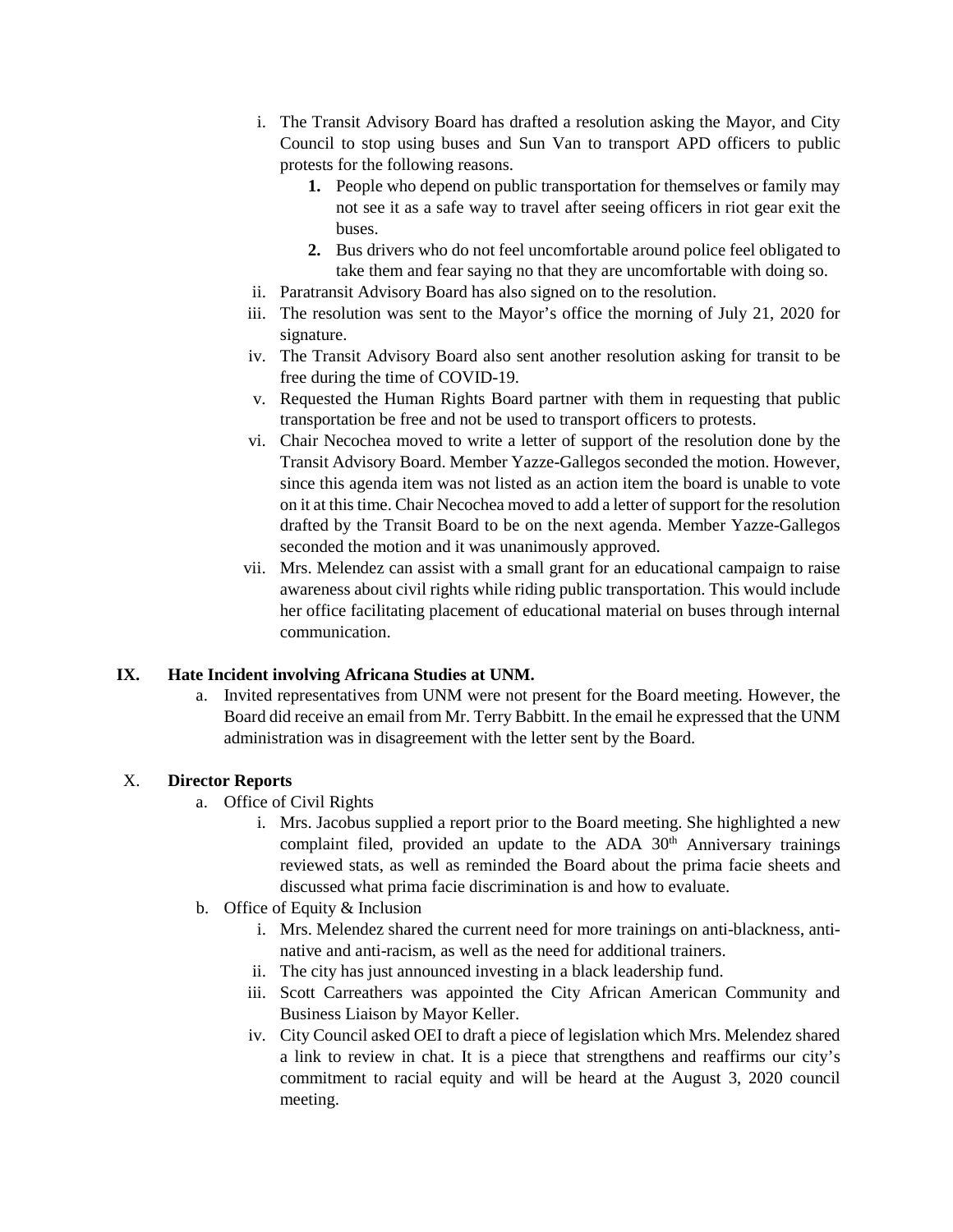- v. Mariela Ruiz-Angel is on special assignment as the planner and program coordinator for the Albuquerque Community Safety Division. OEI has put into place a contract for two people to take her place while she is on special assignment.
- vi. OEI is still mapping data for COVID.
- vii. Mrs. Melendez has t-shirts for the Board that were made for the Juneteenth event.

### XI. **Investigation review & determination in matter number 19-243.**

- a. Chair Necochea moved to go into closed session to discuss matter 19-243. Member Assed seconded the motion. The motion was unanimously approved.
- **b.** Upon returning from closed session to discuss matter 19-243, Chair Necochea stated for the record that only matter 19-243 was reviewed and discussed.
- **c.** Member Yazze-Gallegos moved to find no probable cause in matter number 19-243. Member Jefferson seconded the motion and it was unanimously approved.

### **XII. Research & Investigation Subcommittee Report**

- a. Member Jefferson shared a report with the Board via email prior to the meeting and inquired if the members reviewed the report. The subcommittee report included:
	- i. Human Rights Investigative Procedures
		- 1. Recommend that Board Officially Adopt Procedures
	- ii. Response to Racism UNM
		- 1. Seeking Avenues of Cooperation with UNM
		- 2. Studying Initiatives to de-construct Racism in ABQ
	- iii. Investigation of Police Actions during George Floyd & Onate Protests
		- 1. Committee Reviewing APD Policies and Procedures
		- 2. Human Rights Violations
		- 3. Initiators of Human Rights Violations
		- 4. Use of Chemical Weapons
	- iv. Public Display of Confederate/Onate Monuments
		- 1. Drafted Recommendation for City Council/Mayor's Office
		- **2.** Recommend Board Adopt and Submit Recommendation

# **XIII. Investigation regarding APD's response to Black Lives Matter/George Floyd Protests**

**a.** Chair Necochea will schedule another sub-committee meeting to detail the next steps for their investigation and bring it back to the board for a discussion and a vote.

#### **XIV. New Business**

- a. Confederate Monuments and Statues
	- i. The Board plans to request that City Council pass an ordinance that States that Confederate or any similar monument that is raised in violation of human rights could not be displayed in the city of Albuquerque. Member Jefferson shared a draft of the proposed ordinance.
	- ii. Member Jefferson moved for a special meeting in August to discuss and vote on the drafted ordinance as well as on the APD investigations. Member Yazze-Gallegos seconded the motion and then amended it to include the transit piece as well. Member Jefferson seconded the amended motion. Chair Necochea clarified the discussion and moved to have a special meeting in August to discuss the ordinance that was brought forth by Member Jefferson to discuss confederate